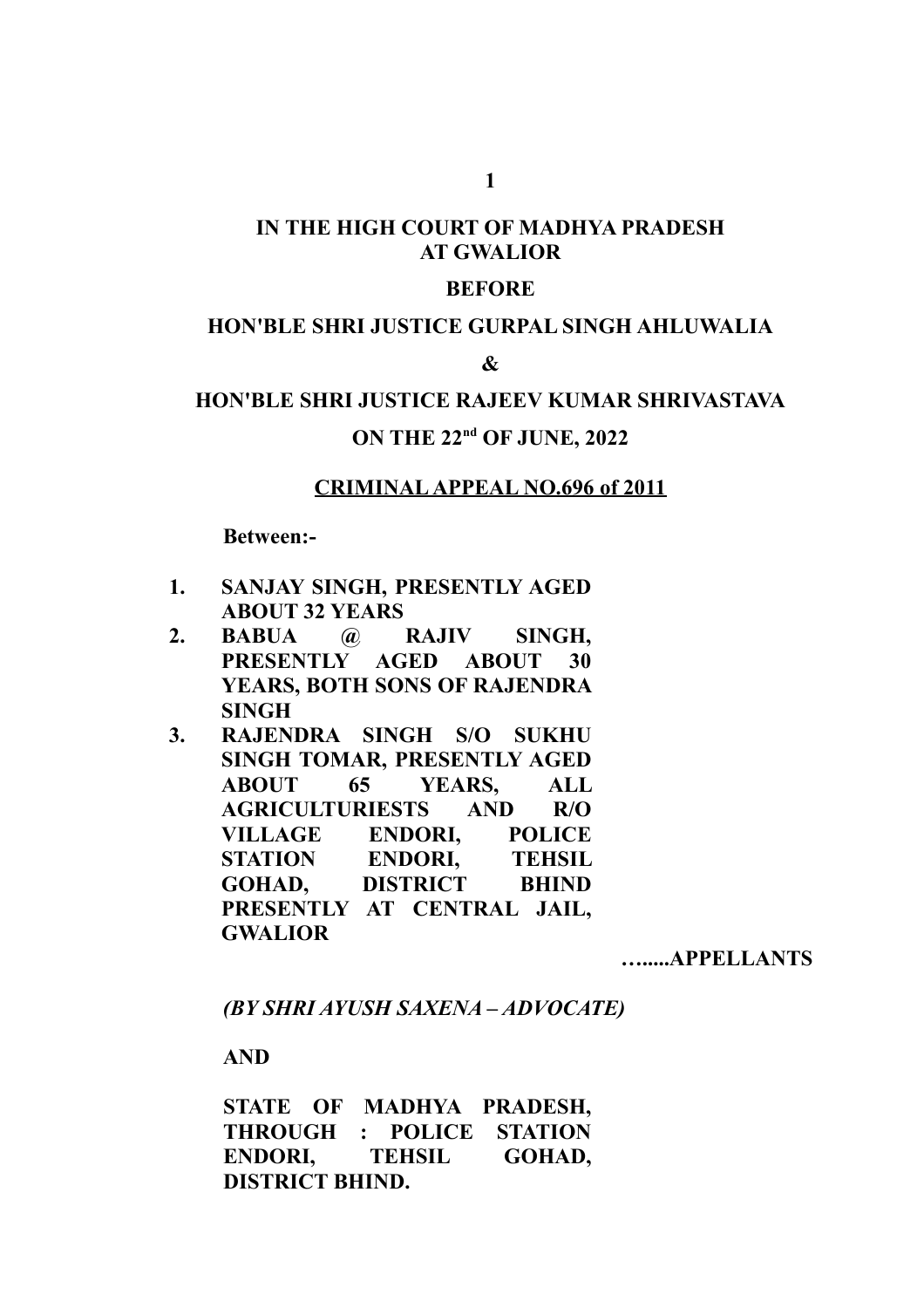# **….....RESPONDENT**

## *(BY SHRI A.K. NIRANKARI – PUBLIC PROSECUTOR)*

| Reserved on<br>Delivered on | $\mathcal{O}(\mathcal{O}_\mathcal{O})$ . | $16th$ of June, 2022<br>$\therefore$ 22 <sup>nd</sup> of June, 2022 |  |
|-----------------------------|------------------------------------------|---------------------------------------------------------------------|--|
|                             |                                          |                                                                     |  |

*This appeal coming on for final hearing this day, Hon'ble Shri Justice G.S. Ahluwalia, passed the following:*

## **JUDGMENT**

1. This Criminal Appeal under Section 374 of Cr.P.C. has been filed against the Judgment and Sentence dated 29-7-2011 passed by Additional Sessions Judge, Gohad, Distt. Bhind in S.T. No.56 of 2000 by which the Appellants have been convicted for the following offences :

| <b>Appellants</b> | Conviction under Sentence<br><b>Section</b>                                           |                                                                 |
|-------------------|---------------------------------------------------------------------------------------|-----------------------------------------------------------------|
| Appellants        | 302 of IPC on two Life Imprisonment and<br>counts                                     | fine of Rs. $1000/-$ in<br>default 3 years R.I.<br>(two counts) |
|                   | Appellants No. 1 and $2 25 (1)(a)$ and $27$ of $5$ years R.I. and fine of<br>Arms Act | Rs. $1,000/-$ in default 1<br>year R.I.                         |

All the sentences shall run concurrently.

2. At the outset, it is mentioned that during the pendency of the Appeal, the Appellant No. 3 Rajendra Singh died and accordingly, by order dated 16-6-2022, his appeal has been **dismissed as abated.**

3. The necessary facts for disposal of the present appeal in short are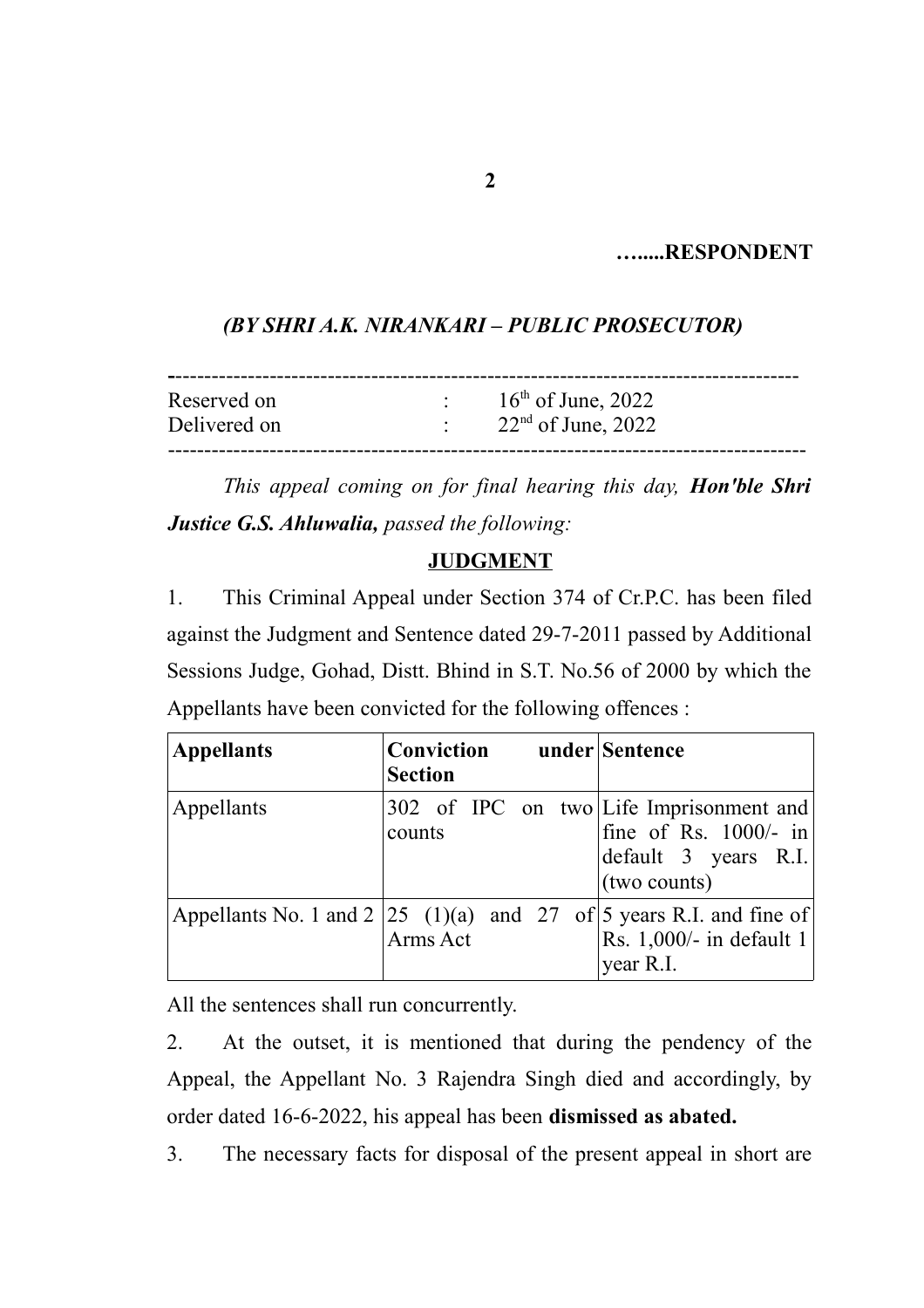**3**

that on 30-7-1999 at about 6:30 P.M., Virendra Singh went to a well for fetching water. It is alleged that the Appellant Rajendra Singh, Sanjay Singh and Babua @ Rajiv Singh, surrounded him. Rajendra Singh was armed with gun and a knife, Sanjay Singh was having country made pistol and sword and Babua  $\omega$  Rajiv Singh was having Country made pistol and knife. Virendra Singh took shelter in the house of Abhilak. He was dragged out of the house. Thereafter, Sanjay Singh beheaded Virendra Singh whereas Appellants Babua @ Rajiv Singh and Rajendra Singh pierced knife in chest and abdomen, as a result,Virendra Singh died on the spot. Raghunandan was also on the spot. He too was killed by the Appellants by causing injuries by gun, sword, pistol and knife. The mother of the deceased Virendra Singh, namely Ramrani, her daughterin-law Guddi and wife of deceased Raghunandan, namely Sushila had also come on the spot.

4. The complainant Ramrani lodged Dehati Nalishi and apart from narrating the above mentioned facts, also stated that Rajendra was challenging that he will kill the entire family. Earlier, three buffaloes of Rajendra Singh went missing and the Rajendra Singh had levelled the allegation of theft against Virendra. Accordingly, a Panchayat was convened and Virendra gave his three buffaloes to Rajendra Singh in order to pacify the situation. After 15 days, the buffaloes were returned by Rajendra Singh in Panchayat. Rajendra Singh was insisting that Virendra must find out the thieves and whereabouts of his buffaloes. Due to this enmity, Virendra Singh has been killed. The reason for killing Raghunandan would be disclosed by his wife Sushila. On this Dehati Nalishi, police registered the offence. The appellants were arrested. The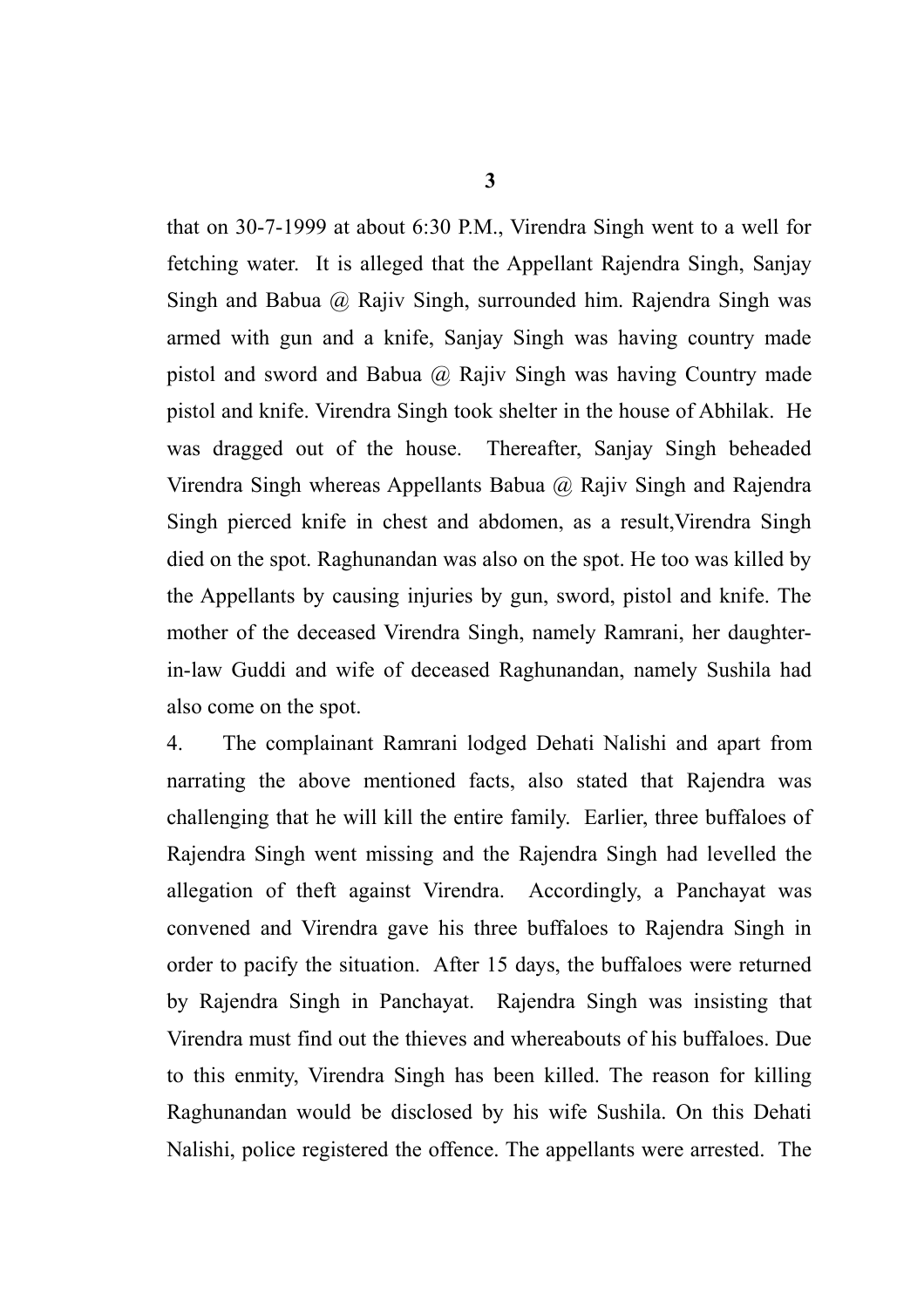statements of witnesses were recorded. Spot map was prepared. The postmortem of dead bodies was got done. The weapons of offence were seized and were sent to F.S.L. Sagar. Sanction for prosecution under Arms Act was obtained. The police after completing the investigation, filed charge sheet for offence under Sections 302/34 of IPC and under Sections 25/27 of Arms Act. Initially Rajendra Singh was absconding accordingly, charge sheet was filed under Section 299 of Cr.P.C., but at a later stage, he too was arrested and supplementary charge sheet was filed against him.

5. The Trial Court by order 25-3-2000, framed charges under Sections 302 of IPC (for killing two persons) and under Section 25(1)(a) and 27 of Arms Act against the Appellants no.1 and 2, namely, Sanjay Singh and Babua @ Rajiv Singh. After the Appellant No.3 Rajendra Singh was arrested, charge under Section 302 of IPC was framed against him by order dated 19-1-2001 for killing two persons.

6. The Appellants abjured their guilt and pleaded not guilty.

7. The prosecution examined Tundaram (P.W.1), Santosh Kumar (P.W.2), Jaishiv Sharma (P.W.3), Bheekam Singh (P.W.4), Ramrani (P.W.5), Sushila (P.W.6), Preeti (P.W.7), Guddi (P.W.8), Ramautar (P.W.9), Abhilakh (P.W.10), Gajendra Singh (P.W.11), A.K. Mudgal (P.W. 12), Vijay Kant Sharma (P.W.13), Munnalal (P.W.14), Durg Singh (P.W.15), Shivnath Singh (P.W.16), R.N. Tripathi (P.W.17) and Rajendra Singh Tomar (P.W.18).

8. The Appellants examined Gajendra Singh (D.W.1), Radheshyam (D.W.2), Bheekam Singh (D.W.3), Dr. J. P. Choudhari (D.W.4), Jagrup Singh Sengar (D.W.5) and Sukhi  $\omega$  Rita (D.W.6).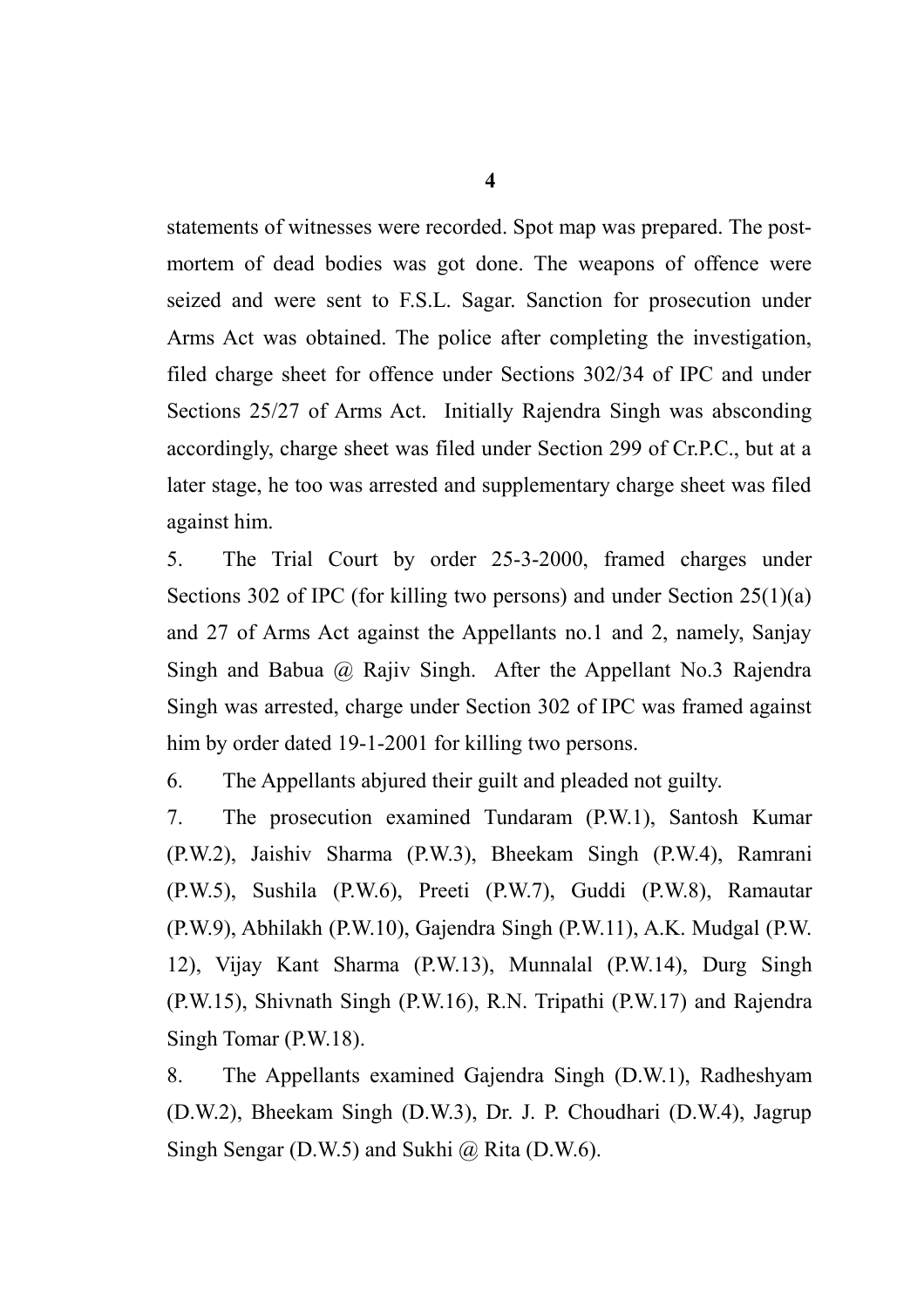9. The Trial Court, by the impugned judgment and sentence, convicted all the three Appellants for the above mentioned offences.

10. Challenging the judgment passed by the Court below, it is submitted that the Appellant No.2 Babua  $(a)$  Rajiv Singh was below the age of 18 years on the date of incident. This Court had directed the JJ Board to conduct an enquiry and accordingly report dated 12-3-2014 was submitted by JJB with a finding that the Appellant No.2 Babua  $\omega$  Rajiv Singh was aged about 17 years, 5 months and 24 days on the date of incident. Accordingly, he was granted bail by this Court. It is submitted that although on the date of incident, Juvenile Justice Act, 1986 was in force and the age of a juvenile was 16 years, but after the Juvenile Justice Act 2000 came into force, the age of Juvenile was enhanced to 18 years and the Juvenile Justice Act, 2000 is applicable to all the pending cases, therefore, the Appellant No.2 Babua  $\omega$  Rajiv Singh should be considered as minor on the date of incident. It is further submitted that so far as the case of the Appellant No.1 is concerned, there is ample evidence against him to prima facie show that he has committed the offence.

11. *Per contra*, the Appeal is vehemently opposed by the Counsel for the State.

12. Heard the learned Counsel for the parties.

13. Although the Counsel for the Appellants has not challenged the findings recorded by the Trial Court, but still this Court thinks it apposite to find out as to whether the death of Virendra Singh and Raghunandan was homicidal in nature or not?

14. Dr. A.K. Mudgal (P.W. 12) had conducted the Post-mortem of the dead bodies of the deceased and found following injuries on the dead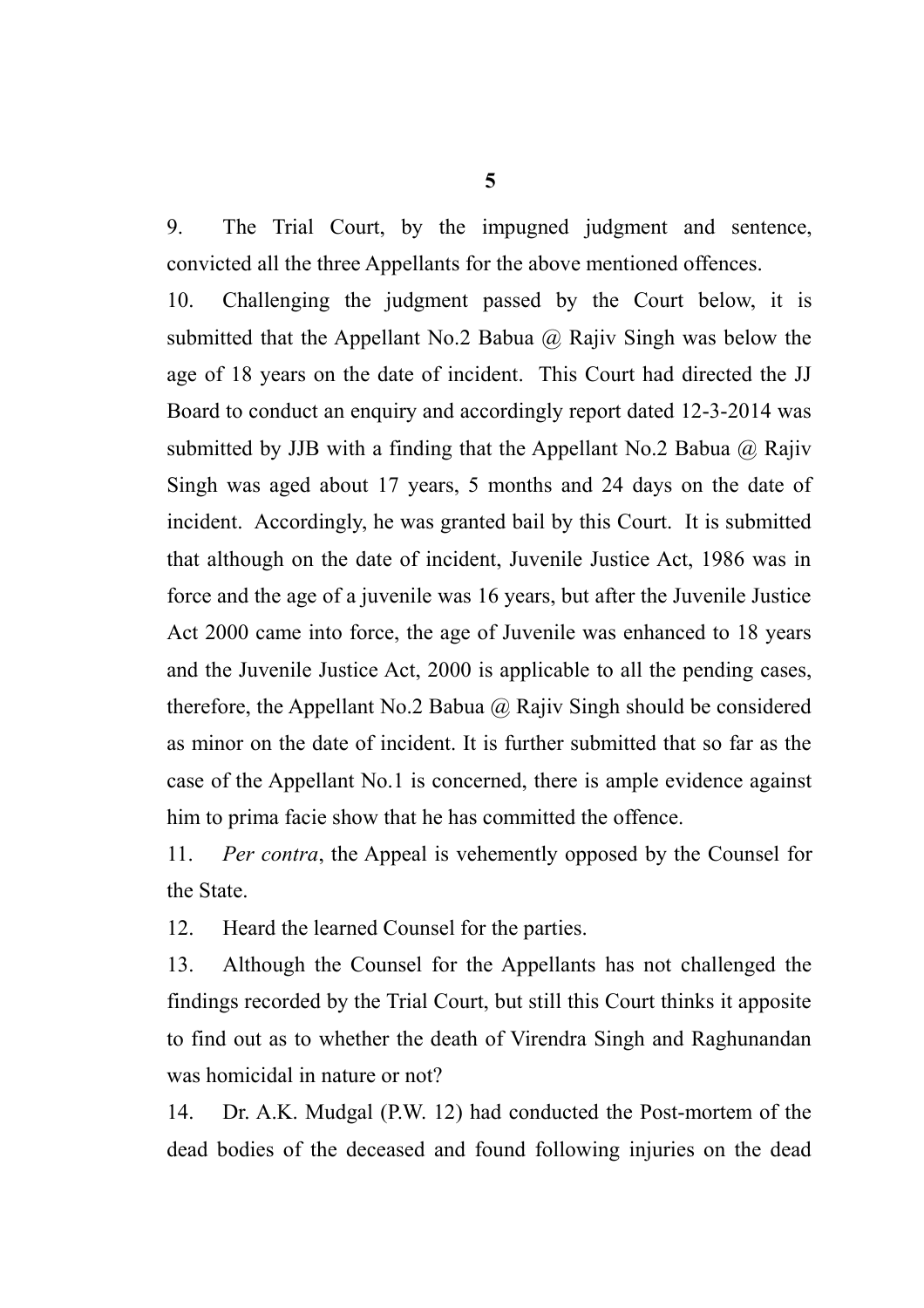**6**

body of Virendra Singh :

Cloths : Corresponding cut marks

Injuries on Neck :

i. Front cut extensive 15 cm long x 10 cm broad x upto vertebral column. Underneath Trachea, Esophagus, Blood vessels of neck cut. Blood clot found in wound.

ii. Lest side chest below nipple. Incised and penetrating wound 7 cm x 2.5 cm upto lung cavity.

iii. Right side of abdomen near umbilicus oblique penetrating wound  $3\frac{1}{2}$  1/1/2 cm and cavity deep.

iv. Left of iliac region penetrating wound  $3 \times 1 \frac{1}{2}$  cm x intestine loop protruding.

v. Supra pubic area middle penetrating 4 x 2 x intestine loop protruding.

vi. Left Supra Scapular region incised wound 5 x 1 ½ x 1 cm wide

vii. On left side buttocks incised  $3 \times \frac{1}{2} \times \frac{1}{2}$  cm in diameter.

The death is caused by shock, which is due to injuries to vital organs trachea, lungs, intestine etc. blood vessels neck. The nature is homicidal. Duration within 24 hours of Examination. The injuries descried are antemortem, caused by sharp edged cutting and penetrating object.

The post-mortem report is Ex. P. 21.

15. Following injuries were found on the dead body of Raghunandan Singh :

Injuries

i. One rounded inverted wound left side of umbilicus 1 cm x 1 cm in diameter. Intestine loop small coming out from wound.

ii. Right chest middle anterior aspect incised and penetrating wound 5 cm x 2 cm depth upto lungs.

 iii. Incised cut wound right arm hear shoulder joint under the cut, arteries cut diameter 16x6x upto bone deep

iv. Exit wound of gun shot 12 cm x 12 cm diameter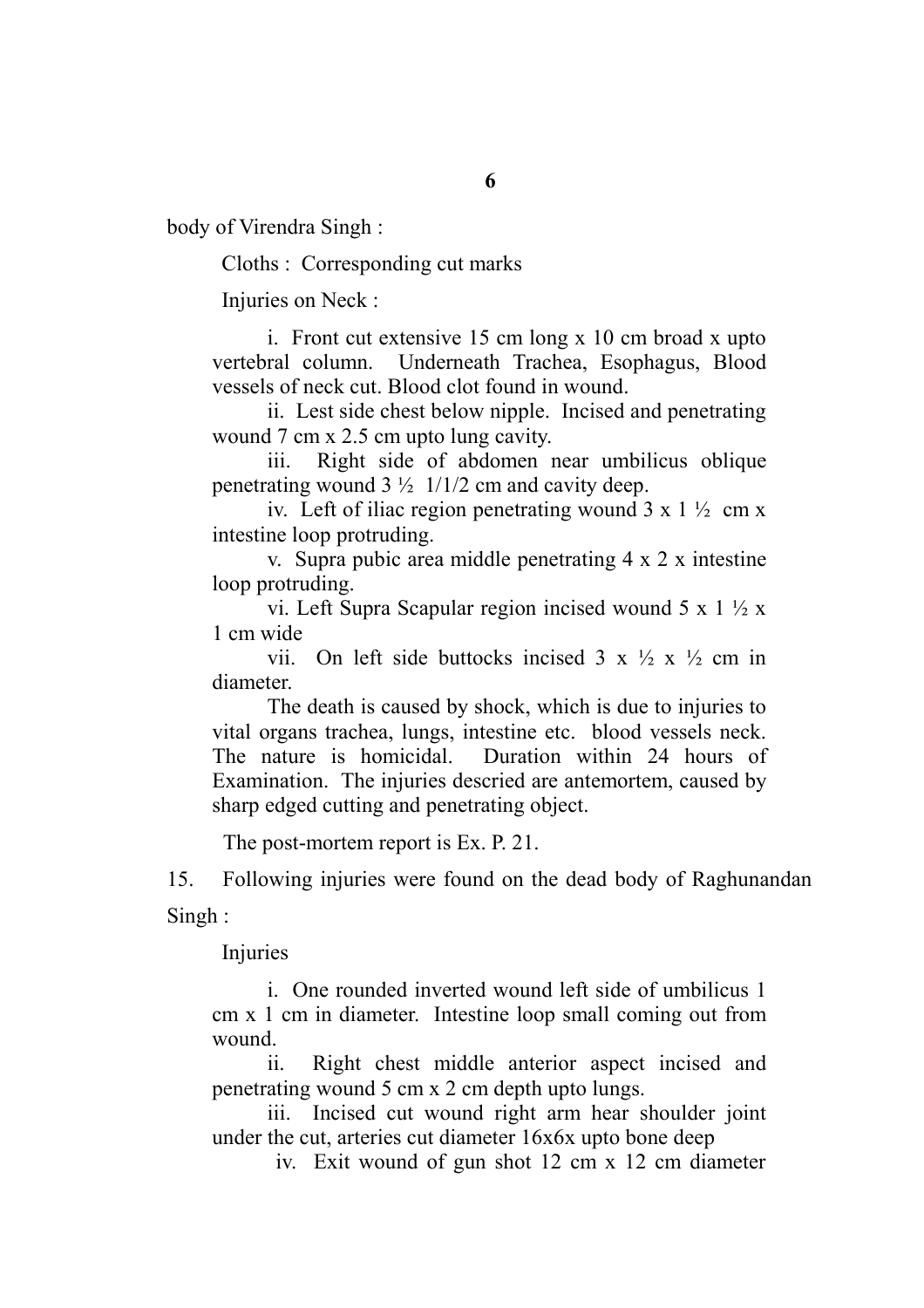everted on right side of lower back

The death is caused by shock which is due to injuries to intestine, lungs etc by gun shot and penetrating object. Homicidal in nature. Duration within 24 hours. The post-mortem report is Ex. P.22.

16. From the post-mortem reports of Virendra Singh and Raghunandan Singh, it is clear that both of them have died a homicidal death.

17. The next question for consideration is that whether the Appellants are the author of the injuries or not?

18. As already pointed out, the Counsel for the Appellants have not challenged the findings of guilt recorded by the Trial Court.

19. Even then, for the purposes of clarity, it is observed that Ramrani (P.W.5), Sushila (P.W.6), Preeti (P.W.7) and Guddi (P.W.8) are the eyewitnesses. All the eye-witnesses have stated that after a gunshot was fired at Virendra, he ran inside the house of Abhilakh. The appellants dragged Virendra outside the house of Abhilakh and threw him on the ground in front of the house of Ravindra. Appellant-accused Babua  $\omega$  Rajiv Singh pierced knife in the abdomen and chest region of Virendra whereas the Appellant Sanjay cut the neck of Virendra. Virendra died on the spot. Raghunandan was also present on the spot. After Virendra was killed. Raghunandan walked towards his house. At that time, Appellant-accused Rajendra instigated Sanjay to kill Raghunandan. Appellant-accused Sanjay fired a gunshot as a result Raghunandan fell on the ground. His one hand was cut by the Appellants and also caused injuries on his abdomen. It was further alleged that the buffaloes of Appellant-accused Rajendra were stolen and the dispute arose on that issue. For 10-12 days, Appellant-accused Rajendra was taking Virendra with him for searching out his buffaloes. Thereafter, an allegation was made that Virendra Singh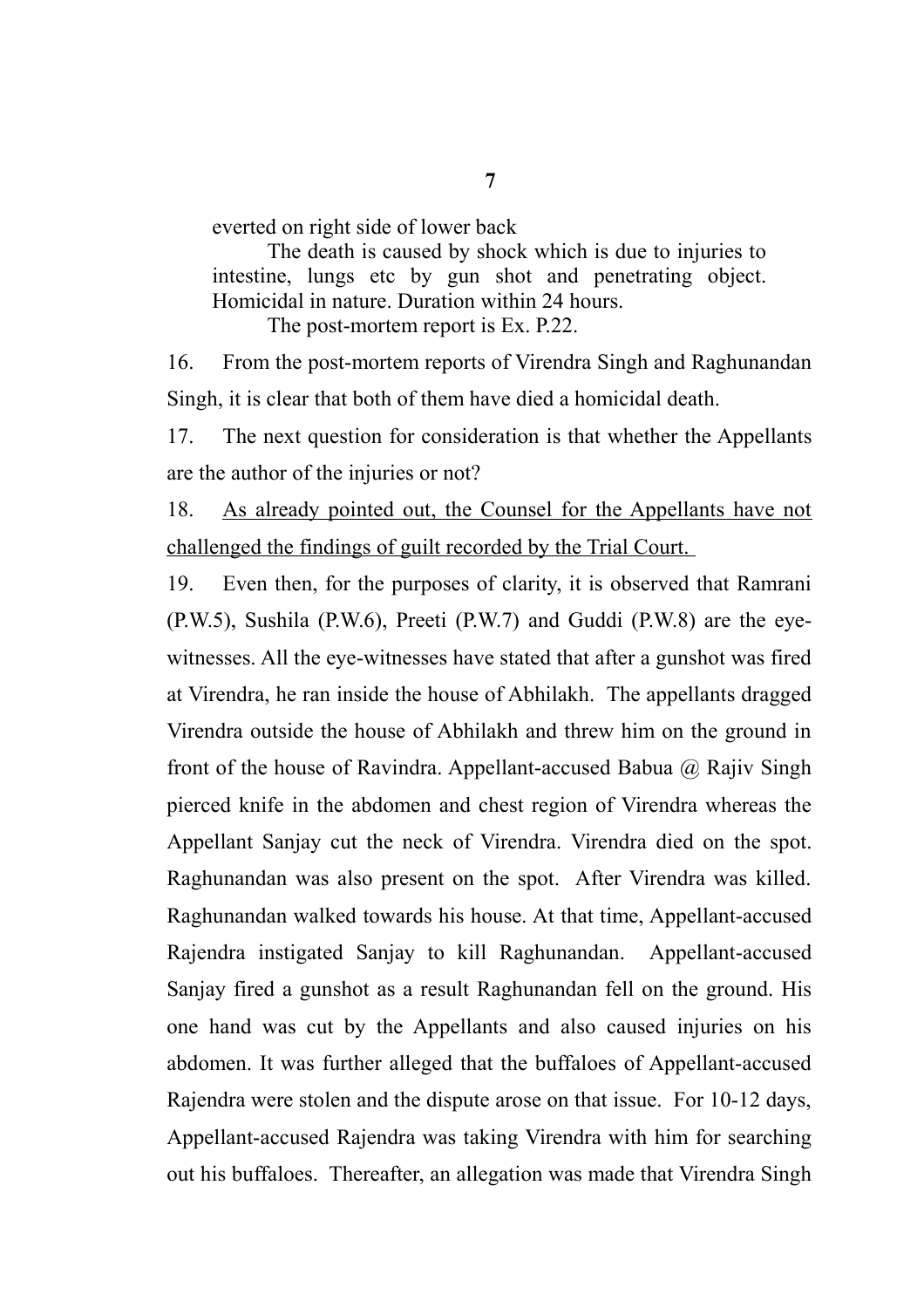has stolen his buffaloes. A Panchayat was also convened in the village. Panchas had directed Virendra to give his buffaloes to Appellant-accused Rajendra. Therefore, buffaloes were given by Virendra to Appellantaccused Rajendra. But thereafter, another Panchayat was convened, and Appellant-accused Rajendra Singh had returned the buffaloes to Virendra, but also challenged that he would kill the entire family. The Dehati Nalishi, Ex. P.18 was lodged by Ramrani (P.W.5). Spot Map, Ex. P.19 was prepared. Utensils were also seized from the spot vide seizure memo Ex. P.7.

20. It is conceded by the Counsel for the Appellants, that nothing could be elicited from the cross-examination of the witnesses, which may make their evidence unreliable.

21. Thus, in absence of any challenge to the veracity of the evidence of Ramrani (P.W.5), Sushila (P.W.6), Preeti (P.W.7) and Guddi (P.W.8), it is held that the prosecution has succeeded in establishing that the Appellants had killed Virendra Singh and Raghunandan Singh by causing sharp, penetrating and gunshot injuries.

# **Whether the Appellant No.2 Babua @ Rajiv Singh was minor on the date of incident.**

22. It is submitted that on the date of incident, Juvenile Justice Act, 1986 was in force and as per the definition of a juvenile, any child below the age of 16 years was a juvenile. The Appellant-accused Babua  $\omega$ Rajiv Singh was 17 years 5 months and 26 days old on the date of incident. Although he was not juvenile in accordance with Act, 1986, but after the Juvenile Justice (Care and Protection of Children) Act, 2000, came into force, the Appellant-accused Babua  $\omega$  Rajiv Singh, is to be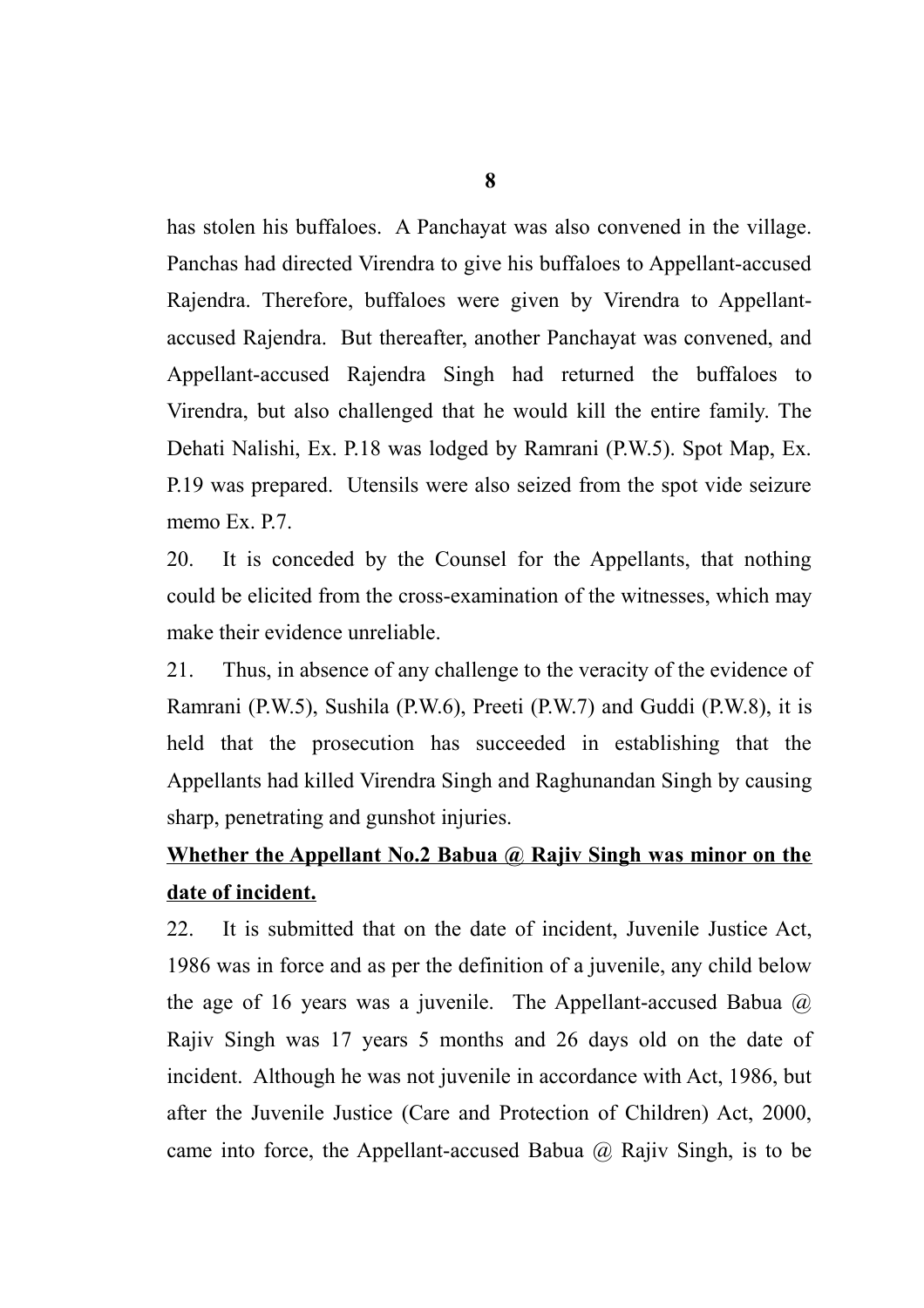considered minor.

23. It is submitted that as per Explanation to Section 20 and Section 7- A of Act, 2000, the determination of juvenility of a juvenile shall be in terms of clause (I) of Section 2, even if the juvenile ceases to be so on or before the commencement of this Act and the provisions of Act, 2000 shall apply as if the said provisions had been in force, for all purposes and at all material times, when the alleged offence was committed. It is submitted that this provision has been considered by the Supreme Court in the case of **Hariram Vs. State of Rajasthan** reported in **(2009) 13 SCC 211, Ajay Kumar Vs. State of Madhya Pradesh** reported in **(2010) 15 SCC 83, Amit Singh Vs. State of Maharashtra and another** reported in **(2011) 13 SCC 744, Bharat Bhushan Vs. State of Himachal Pradesh** reported in **2013 Cr.L.R. (SC) 725, Satyadeo Vs. Bhoorey Vs. State of U.P.** Reported in **2020 Cr.L.R. (SC) 986.** It is submitted that the age of juvenility was enhanced from 16 years to 18 years by Act, 2000 and the Appellant-accused was below 18 years of age on the date of incident.

24. Heard the learned Counsel for the Appellants.

25. The Supreme Court in the case of **Devilal Vs. State of M.P.** in **judgment dated 25-2-2021** passed in **Cr.A. No. 989 of 2007** has held as under :

14. At the outset, we must deal with the issue of juvenility of Amrat Ram.

15. The incident in the present case had occurred in July, 1998 when the Juvenile Justice Act, 1986 ('the 1986 Act', for short) was in force. The age of juvenility for a male juvenile under the 1986 Act was 16 years. Since Amrat Ram was 16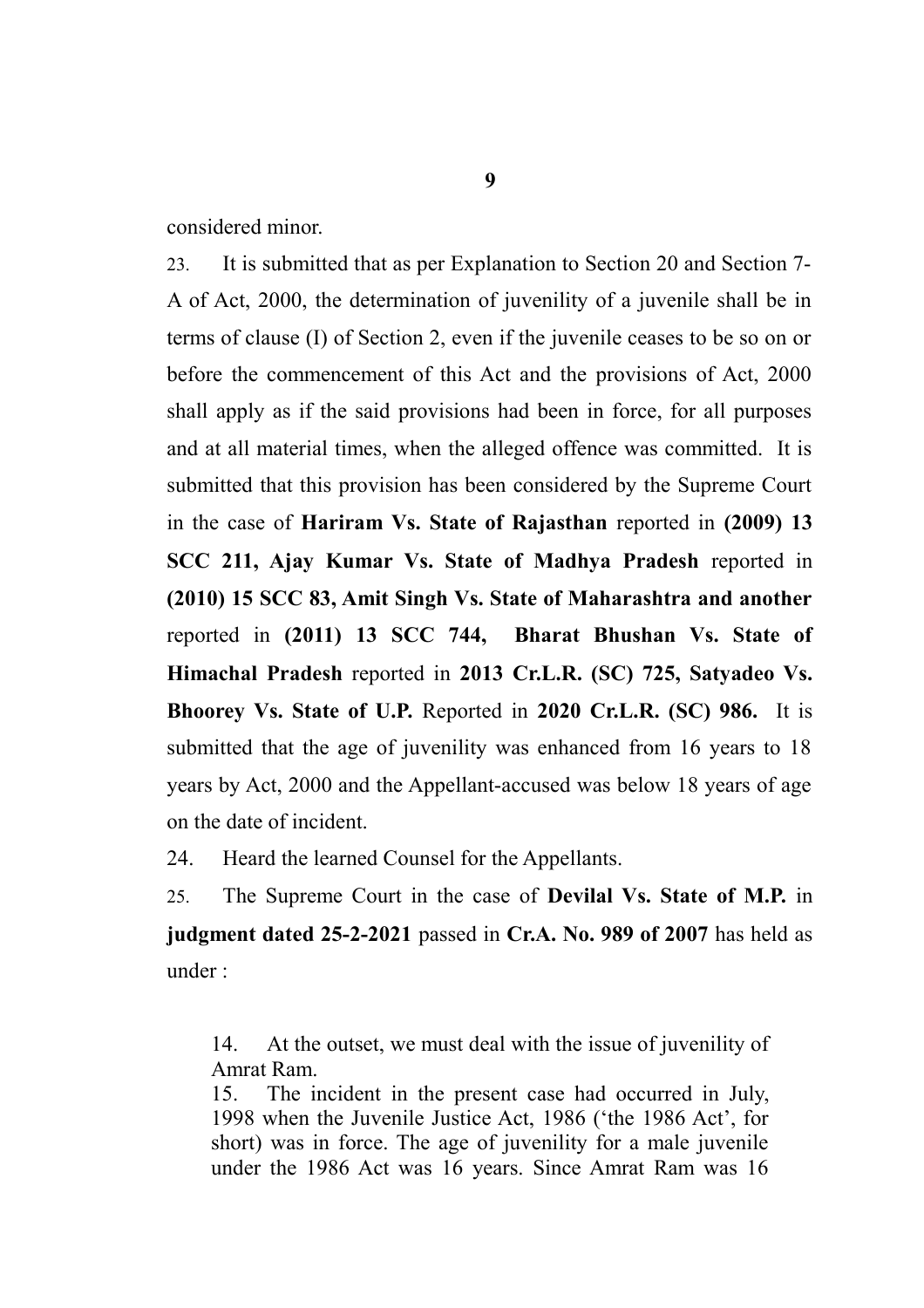years 11 months as on the date when the offence was committed, he was certainly not a juvenile within the meaning of 1986 Act. However, the age of juvenility was raised to 18 years in terms of the provisions of the Juvenile Justice (Care and Protection of Children) Act, 2000 ('the 2000 Act', for short). Section 20 of the 2000 Act dealing with proceedings pending against a juvenile on the date the 2000 Act came into force, states:-

"20. Special provision in respect of pending cases.- Notwithstanding anything contained in this Act, all proceedings in respect of a juvenile pending in any court in any area on the date on which this Act comes into force in that area, shall be continued in that court as if this Act had not been passed and if the court finds that the juvenile has committed an offence, it shall record such finding and instead of passing any sentence in respect of the juvenile, forward the juvenile to the Board which shall pass orders in respect of that juvenile in accordance with the provisions of this Act as if it had been satisfied on inquiry under this Act that a juvenile has committed the offence: Provided that the Board may, for any adequate and special reason to be mentioned in the order, review the case and pass appropriate order in the interest of such juvenile. Explanation.- In all pending cases including trial, revision, appeal or any other criminal proceedings in respect of a juvenile in conflict with law, in any court, the determination of juvenility of such a juvenile shall be in terms of clause (1) of section 2, even if the juvenile ceases to be so on or before the date of commencement of this Act and the provisions of this Act shall apply as if the said provisions had been in force, for all purposes and at all material times when the alleged offence was committed."

16. Where an offender was more than 16 years of age on the day when the incident had occurred (and therefore was not a juvenile within the meaning of the 1986 Act) but was less than 18 years of age on the day of the incident, the question as to what extent benefit can be given in terms of the provisions of the 2000 Act, was considered by this Court in some cases. In **Mumtaz alias Muntyaz vs. State of Uttar Pradesh (now**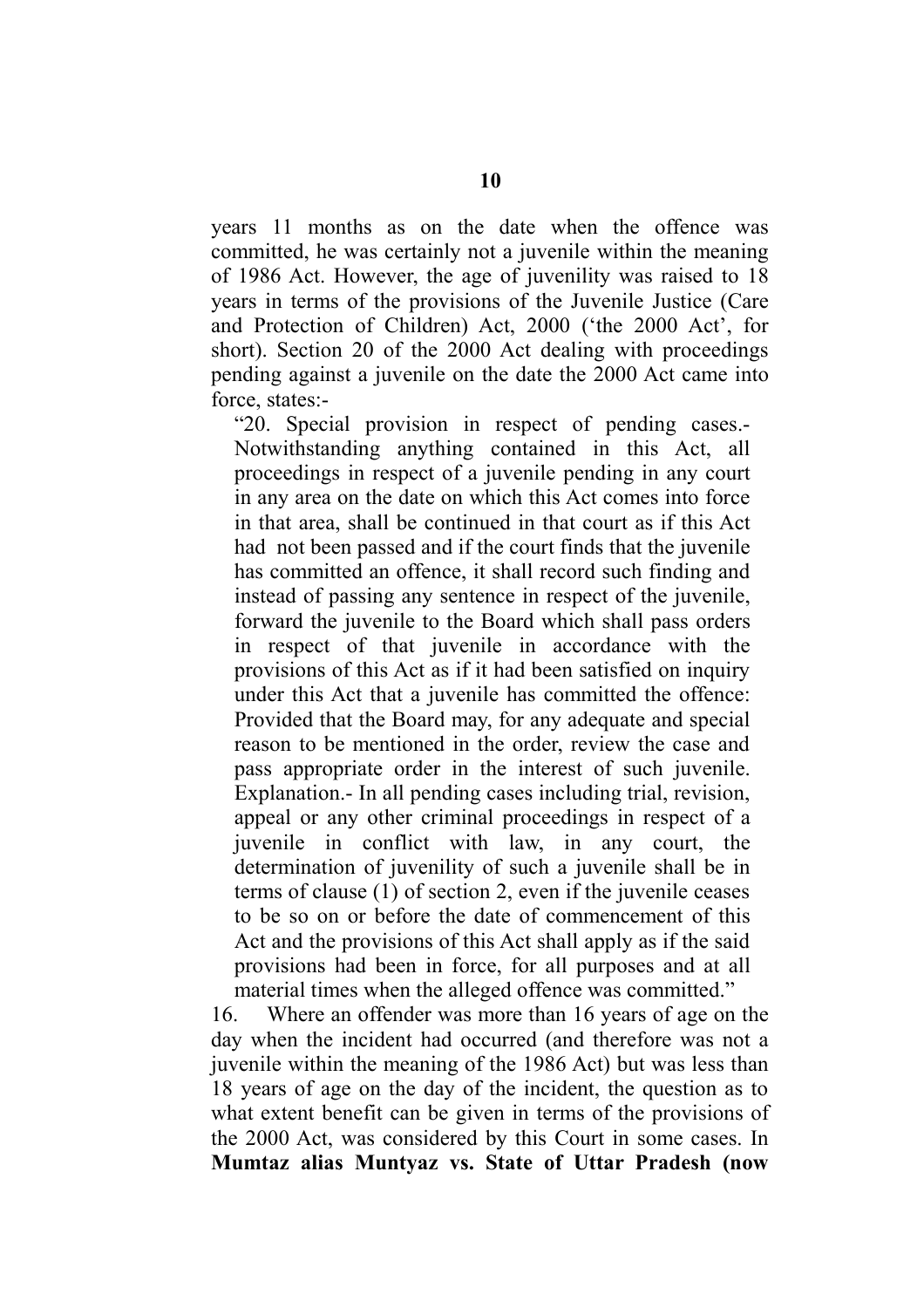**Uttarakhand)** , after noting the earlier decisions, this Court observed:- "

18. The effect of Section 20 of the 2000 Act was considered in Pratap Singh v. State of Jharkhand4 and it was stated as under: (SCC p. 570, para 31) "31. Section 20 of the Act as quoted above deals with the special provision in respect of pending cases and begins with a non obstante clause. The sentence 'notwithstanding anything contained in this Act, all proceedings in respect of a juvenile pending in any court in any area on the date on which this Act came into force' has great significance. The proceedings in respect of a juvenile pending in any court referred to in Section 20 of the Act are relatable to proceedings initiated before the 2000 Act came into force and which are pending when the 2000 Act came into force. The term "any court" would include even ordinary criminal courts. If the person was a "juvenile" under the 1986 Act the proceedings would not be pending in criminal courts. They would be pending in criminal courts only if the boy had crossed 16 years or the girl had crossed 18 years. This shows that Section 20 refers to cases where a person had ceased to be a juvenile under the 1986 Act but had not yet crossed the age of 18 years then the pending case shall continue in that court as if the 2000 Act has not been passed and if the court finds that the juvenile has committed an offence, it shall record such finding and instead of passing any sentence in respect of the juvenile, shall forward the juvenile to the Board which shall pass orders in respect of that juvenile."

19. In Bijender Singh v. State of Haryana , the legal position as regards Section 20 was stated in the following words: (SCC pp. 687-88, paras 8- 10 & 12) "8. One of the basic distinctions between the 1986 Act and the 2000 Act relates to the age of males and females. Under the 1986 Act, a juvenile means a male juvenile who has not attained the age of 16 years, and a female juvenile who has not attained the age of 18 years. In the 2000 Act, the distinction between male and female juveniles on the basis of age has not been maintained. The age-limit is 18 years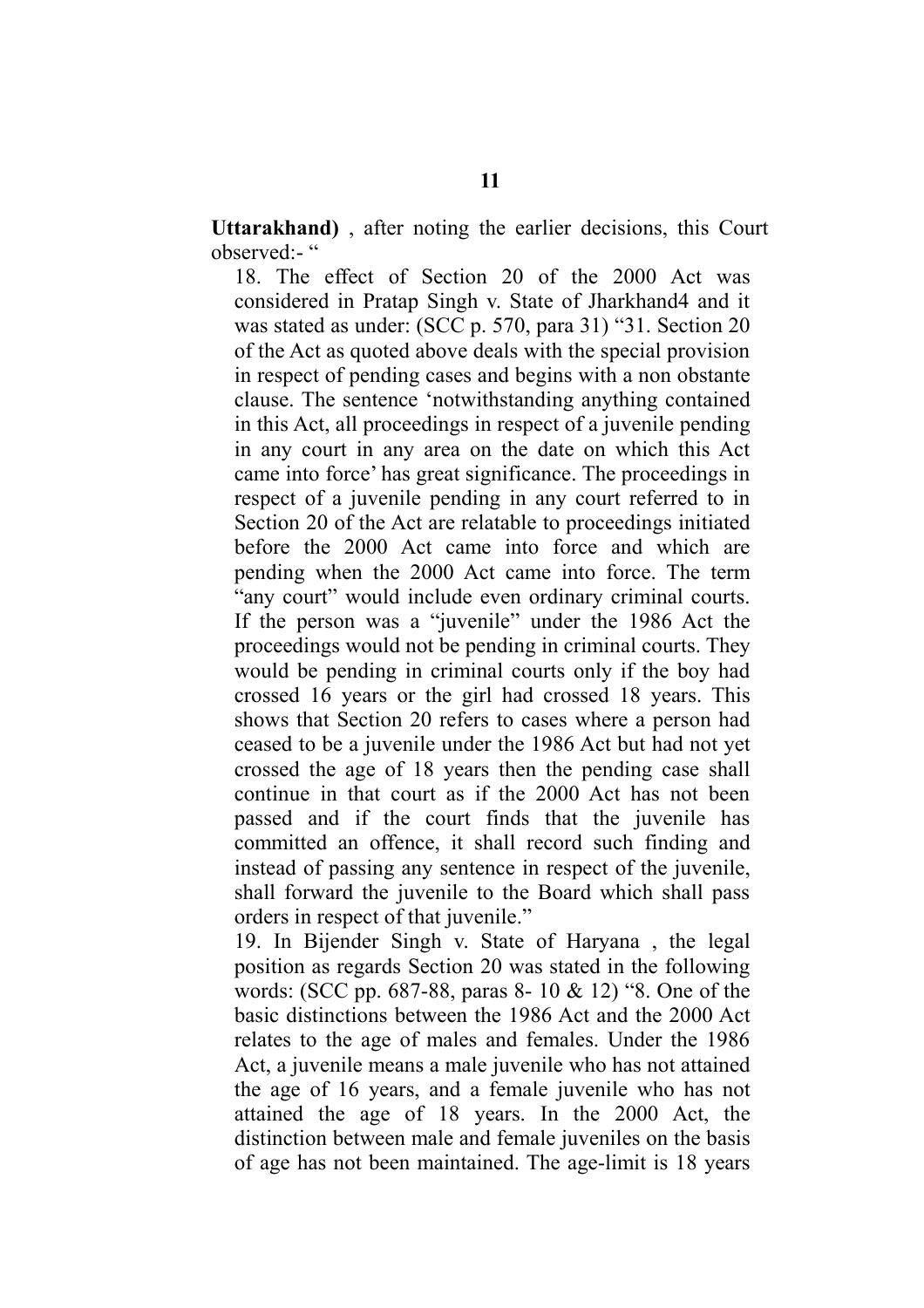for both males and females. 9. A person above 16 years in terms of the 1986 Act was not a juvenile. In that view of the matter the question whether a person above 16 years becomes "juvenile" within the purview of the 2000 Act must be answered having regard to the object and purport thereof. 10. In terms of the 1986 Act, a person who was not juvenile could be tried in any court. Section 20 of the 2000 Act takes care of such a situation stating that despite the same the trial shall continue in that court as if that Act has not been passed and in the event, he is found to be guilty of commission of an offence, a finding to that effect shall be recorded in the judgment of conviction, if any, but instead of passing any sentence in relation to the juvenile, he would be forwarded to the Juvenile Justice Board (in short "the Board") which shall pass orders in accordance with the provisions of the Act as if it has been satisfied on inquiry that a juvenile has committed the offence. A legal fiction has, thus, been created in the said provision. A legal fiction as is well known must be given its full effect although it has its limitations.  $\ldots$  11.\*\*\* 12. Thus, by reason of legal fiction, a person, although not a juvenile, has to be treated to be one by the Board for the purpose of sentencing, which takes care of a situation that the person although not a juvenile in terms of the 1986 Act but still would be treated as such under the 2000 Act for the said limited purpose."

20. In Dharambir v. State (NCT of Delhi) the determination of juvenility even after conviction was one of the issues and it was stated: (SCC p. 347, paras 11-12) "11. It is plain from the language of the Explanation to Section 20 that in all pending cases, which would include not only trials but even subsequent proceedings by way of revision or appeal, etc., the determination of juvenility of a juvenile has to be in terms of clause (l) of Section 2, even if the juvenile ceases to be a juvenile on or before 1-4- 2001, when the 2000 Act came into force, and the provisions of the Act would apply as if the said provision had been in force for all purposes and for all material times when the alleged offence was committed. 12. Clause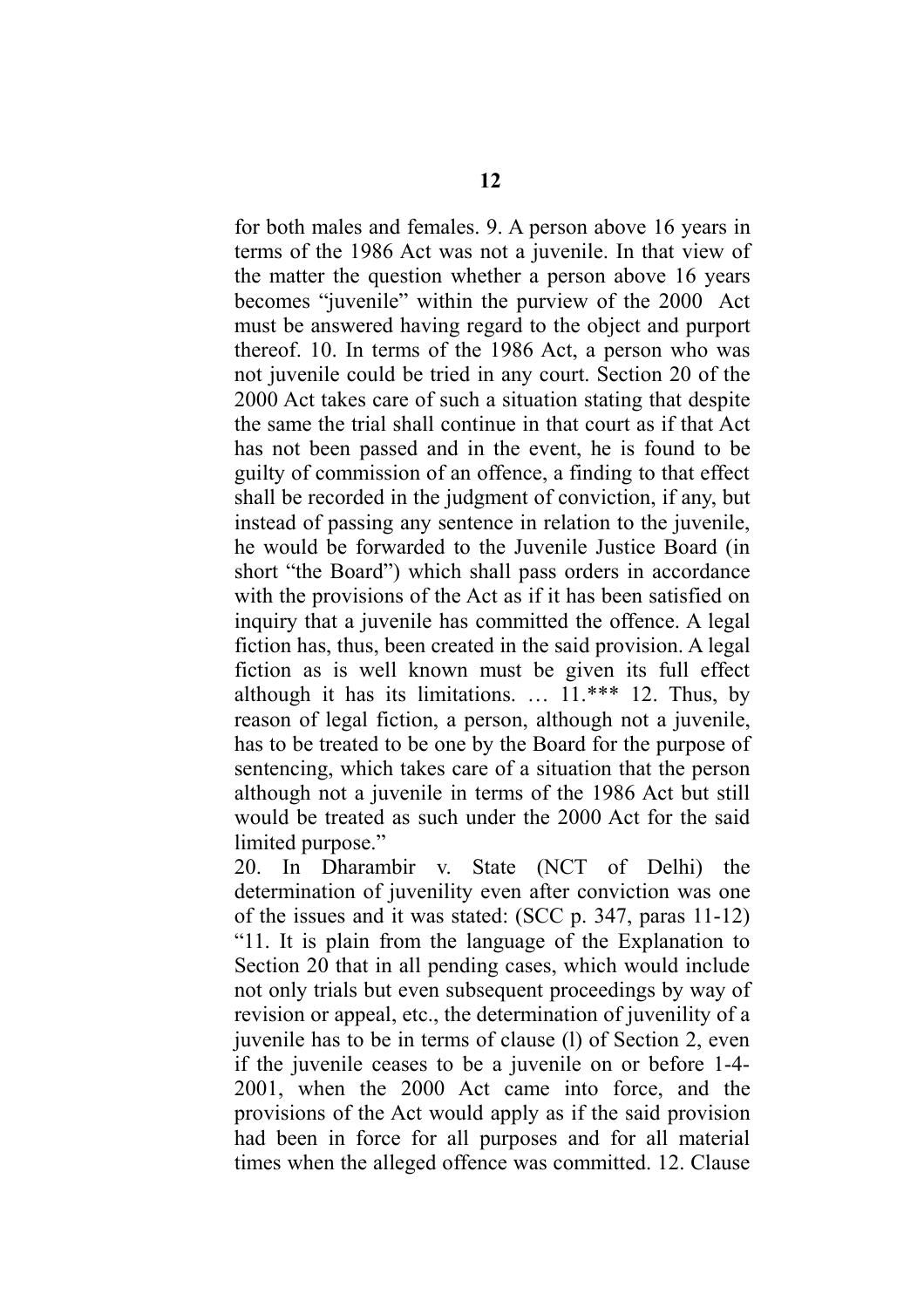(l) of Section 2 of the 2000 Act provides that "juvenile in conflict with law" means a "juvenile" who is alleged to have committed an offence and has not completed eighteenth year of age as on the date of commission of such offence. Section 20 also enables the court to consider and determine the juvenility of a person even after conviction by the regular court and also empowers the court, while maintaining the conviction, to set aside the sentence imposed and forward the case to the Juvenile Justice Board concerned for passing sentence in accordance with the provisions of the 2000 Act."

21. Similarly in Kalu v. State of Haryana , this Court summed up as under: (SCC p. 41, para 21) "

21. Section 20 makes a special provision in respect of pending cases. It states that notwithstanding anything contained in the Juvenile Act, all proceedings in respect of a juvenile pending in any court in any area on the date on which the Juvenile Act comes into force in that area shall be continued in that court as if the Juvenile Act had not been passed and if the court finds that the juvenile has committed an offence, it shall record such finding and instead of passing any sentence in respect of the juvenile forward the juvenile to the Board which shall pass orders in respect of that juvenile in accordance with the provisions of the Juvenile Act as if it had been satisfied on inquiry under the Juvenile Act that the juvenile has committed the offence. The Explanation to Section 20 makes it clear that in all pending cases, which would include not only trials but even subsequent proceedings by way of revision or appeal, the determination of juvenility of a juvenile would be in terms of clause (l) of Section 2, even if the juvenile ceased to be a juvenile on or before 1- 4-2001, when the Juvenile Act came into force, and the provisions of the Juvenile Act would apply as if the said provision had been in force for all purposes and for all material times when the alleged offence was committed." 22. It is thus well settled that in terms of Section 20 of the 2000 Act, in all cases where the accused was above 16 years but below 18 years of age on the date of occurrence,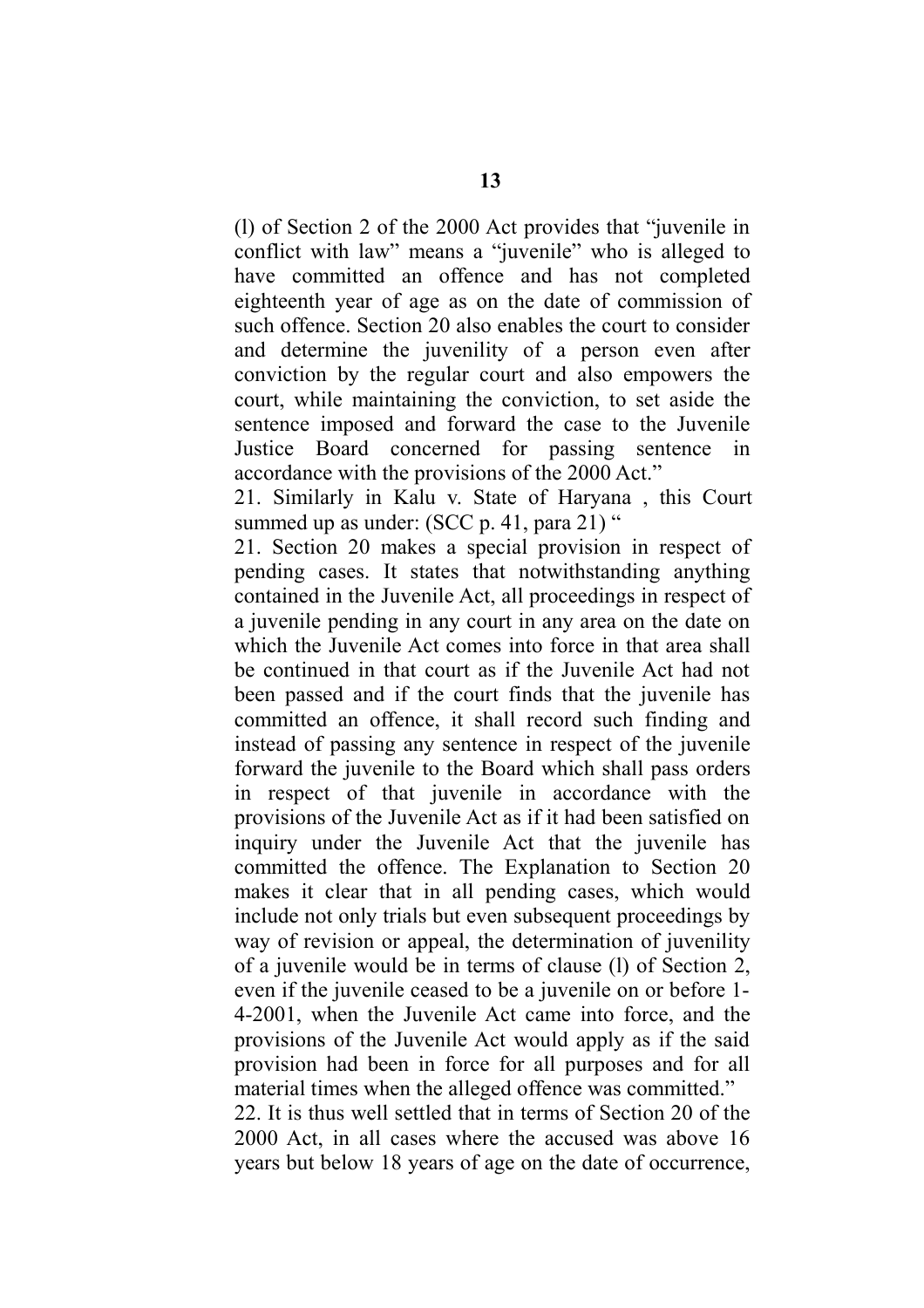the proceedings pending in the court would continue and be taken to the logical end subject to an exception that upon finding the juvenile to be guilty, the court would not pass an order of sentence against him but the juvenile would be referred to the Board for appropriate orders under the 2000 Act. What kind of order could be passed in a matter where claim of juvenility came to be accepted in a situation similar to the present case, was dealt with by this Court in Jitendra Singh v. State of U.P.8 in the following terms: (SCC pp. 210-11, para 32) "32. A perusal of the "punishments" provided for under the Juvenile Justice Act, 1986 indicate that given the nature of the offence committed by the appellant, advising or admonishing him [clause (a)] is hardly a "punishment" that can be awarded since it is not at all commensurate with the gravity of the crime. Similarly, considering his age of about 40 years, it is completely illusory to expect the appellant to be released on probation of good conduct, to be placed under the care of any parent, guardian or fit person [clause (b)]. For the same reason, the appellant cannot be released on probation of good conduct under the care of a fit institution [clause (c)] nor can he be sent to a special home under Section 10 of the Juvenile Justice Act, 1986 which is intended to be for the rehabilitation and reformation of delinquent juveniles [clause (d)]. The only realistic punishment that can possibly be awarded to the appellant on the facts of this case is to require him to pay a fine under clause (e) of Section 21(1) of the Juvenile Justice Act, 1986."

23. In Jitendra Singh v. State of U.P.8 , having found the juvenile guilty of the offence with which he was charged, in accordance with the law laid down by this Court as stated above, the matter was remanded to the jurisdictional Juvenile Justice Board constituted under the 2000 Act for determining appropriate quantum of fine. The view taken therein is completely consistent with the law laid down by this Court and in our opinion the decision in Jitendra Singh v. State of U.P. 8 does not call for any reconsideration. The subsequent repeal of the 2000 Act on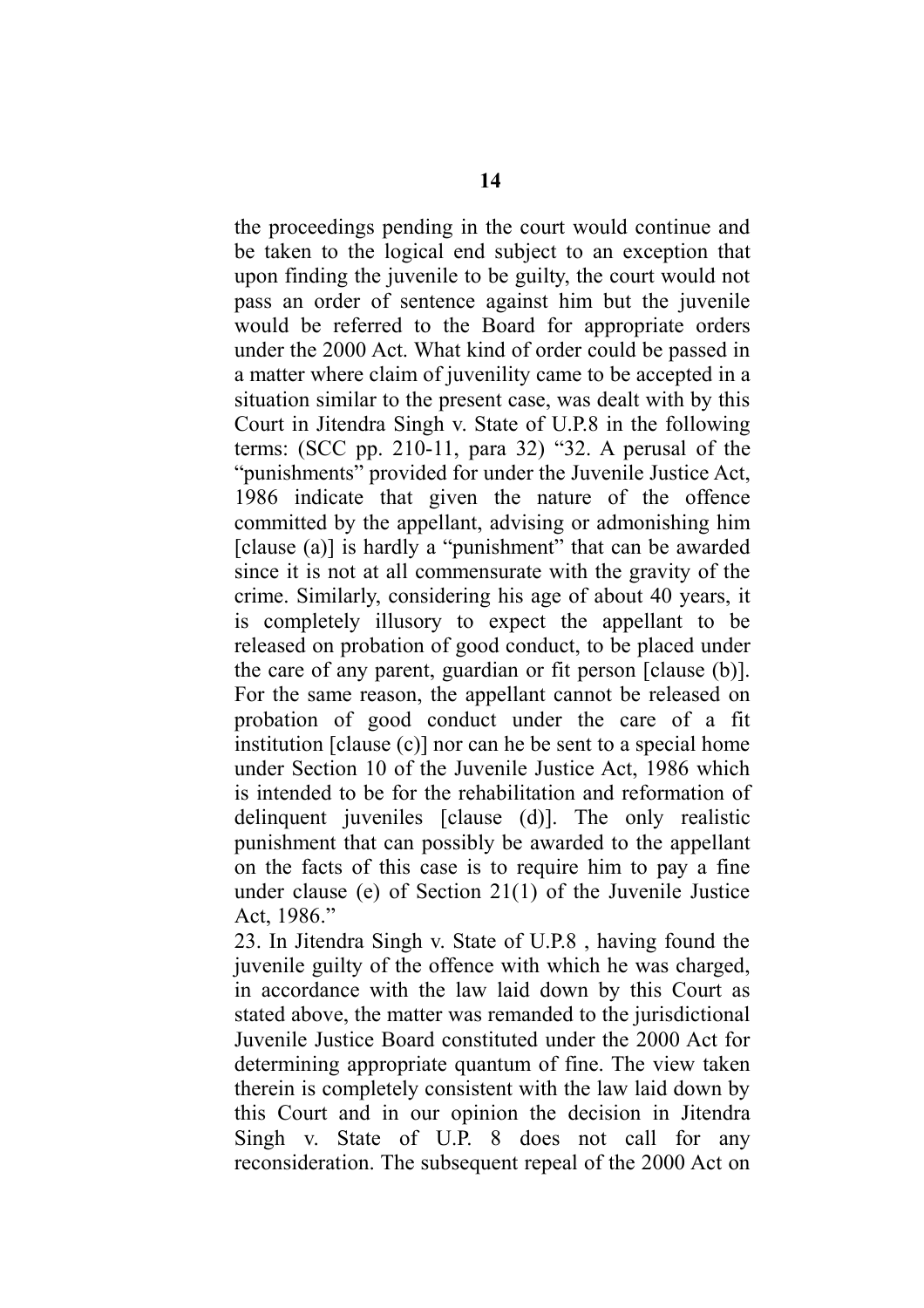and with effect from 15-1-2016 would not affect the inquiry in which such claim was found to be acceptable. Section 25 of the 2015 Act makes it very clear."

17. Recently, in **Satya Deo alias Bhoorey vs. State of Uttar Pradesh** , this Court observed:-

"19. This position of law and principle in Mumtaz case3 was affirmed by this Court for the first time in Hari Ram v. State of Rajasthan2 in the following words: (SCC p. 223, para 39) "39. The Explanation which was added in 2006, makes it very clear that in all pending cases, which would include not only trials but even subsequent proceedings by way of revision or appeal, the determination of juvenility of a juvenile would be in terms of clause (l) of Section 2, even if the juvenile ceased to be a juvenile on or before 1- 4-2001, when the Juvenile Justice Act, 2000, came into force, and the provisions of the Act would apply as if the said provision had been in force for all purposes and for all material times when the alleged offence was committed. In fact, Section 20 enables the court to consider and determine the juvenility of a person even after conviction by the regular court and also empowers the court, while maintaining the conviction, to set aside the sentence imposed and forward the case to the Juvenile Justice Board concerned for passing sentence in accordance with the provisions of the Juvenile Justice Act, 2000." 20. In light of the legal position as expounded above and in the aforementioned judgments, this Court at this stage can decide and determine the question of juvenility of Satya Deo, notwithstanding the fact that Satya Deo was not entitled to the benefit of being a juvenile on the date of the offence, under the 1986 Act, and had turned an adult when the 2000 Act was enforced. As Satya Deo was less than 18 years of age on the date of commission of offence on 11-12-1981, he is entitled to be treated as a juvenile and be given benefit as per the 2000 Act."

 18. It is thus clear that, even if it is held that Amrat Ram was guilty of the offence with which he was charged, the matter must be remitted to the jurisdictional Juvenile Justice Board for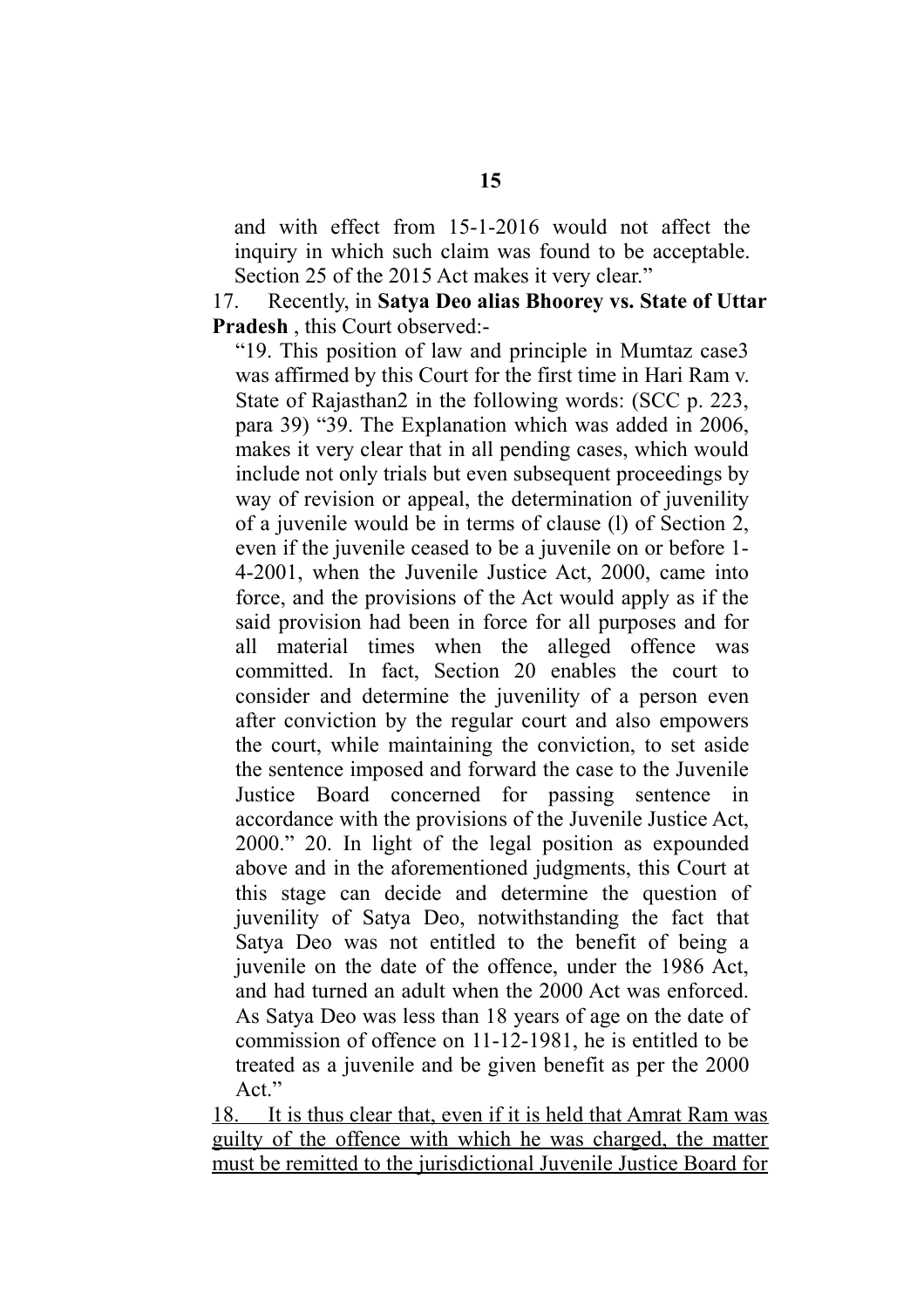# determining appropriate quantum of fine that should be levied on Amrat Ram.

(Underline Supplied)

26. Thus, it is clear that the Appellant-accused Babua  $\omega$  Rajiv Singh has to be treated as minor on the date of incident i.e., 30-7-1999 as he was below the age of 18 years on the said date.

27. From the record of the Trial Court, it is clear that the Appellant Babua @ Rajiv Singh had remained in jail from 4-11-1999 till 25-4-2004 as an undertrial and from 29-7-2011 till 8-1-2014 after his conviction. In view of Section 15(d) of Act, 2000, as well as in the light of the judgment passed by Supreme Court in the case of **Devilal (Supra),** the matter can be remitted back to the JJB for determining the appropriate quantum of fine that should be levied on the Appellant Babua  $\omega$  Rajiv Singh.

28. Accordingly, the conviction of Appellants Sanjay Singh and Babua @ Rajiv Singh for the above mentioned offences is hereby **affirmed.**

29. So far as the question of sentence is concerned, the minimum sentence for offence under Section 302 of IPC is life imprisonment, therefore, the sentence of Life Imprisonment (on two counts) as well as 5 years R.I. awarded by the Trial Court to the Appellant Sanjay Singh is hereby **affirmed.**

30. However, so far as the Appellant No. 2 Babua @ Rajiv Singh is concerned, **the sentence is set aside**. The matter is remitted back to the jurisdictional JJB for determining appropriate quantum of fine that should be levied on Babua  $\omega$  Rajiv Singh. Let a decision in this regard be taken by jurisdictional JJB within a period of 6 months from today. The Appellant Babua @ Rajiv Singh is directed to appear before the jurisdictional JJB on 22-7-2022.